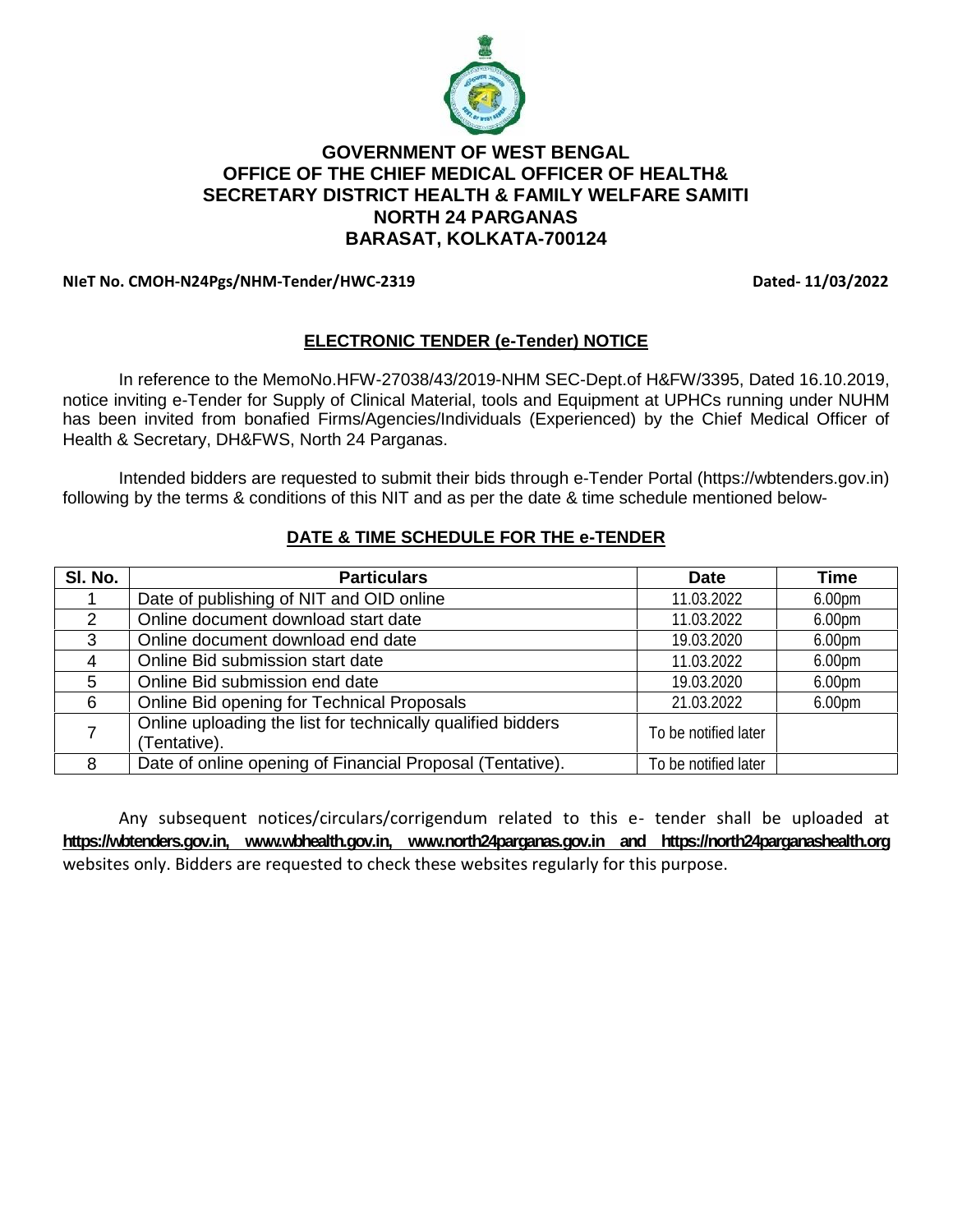### **This e-tender document comprises the following sections:**

Section I · Definition Section II : Requirements Section III : EMD Section IV : General Instructions to Bidders (GIB) Section V : Draft Proforma for Non-Conviction Certificate. Section VI : Tender Application Form Section VII : Specifications Section VIII : Eligibility Criteria & Terms & Conditions

The e-tender shall be evaluated under the two-bid system, i.e., through evaluation of technical and financial bids uploaded by the bidder online on the e-tender website of https://wbtenders.gov.in.

# **Section I : Definition**

- 1. "Purchaser" means the e-tender inviting authority, purchasing goods and/ or services as incorporated in this e-tender enquiry document, either directly or on behalf of consignees. For this e-tender the purchaser is the CMOH, North 24 Parganas.
- 2. "Bid" means Proposal/ Quotation received from a Firm / Bidder against the e-tender.
- 3. "Bidder" means the Individual or Firm or Agencies submitting Bids/ Quotations.
- 4. "Contractor" means the individual or the firm supplying the goods and/ or services as incorporated in the contract.
- 5. "Goods" means the articles/material required to supply to the purchaser under the contract.
- 6. **"Earnest Money Deposit" (EMD)** means Bid Security/ monetary amount or financial guarantee to be furnished by a bidder along with its bid.
- 7. "Contract" means the written agreement entered into between the purchaser/ consignee and the contractor, together with all the documents mentioned therein and including all attachments, annexure etc. therein.
- 8. **"Specification"** means the document/ standard that prescribes the requirement with which goods and/ or service has to conform.
- 9. "Inspection" means activities such as measuring, examining, testing, gauging one or more characteristics of the goods and / or service and comparing the same with the specified requirement to determine conformity.
- 10. **"Bill of Quantity (BOQ)**" is the name for price schedule (financial bid) in e-tender software.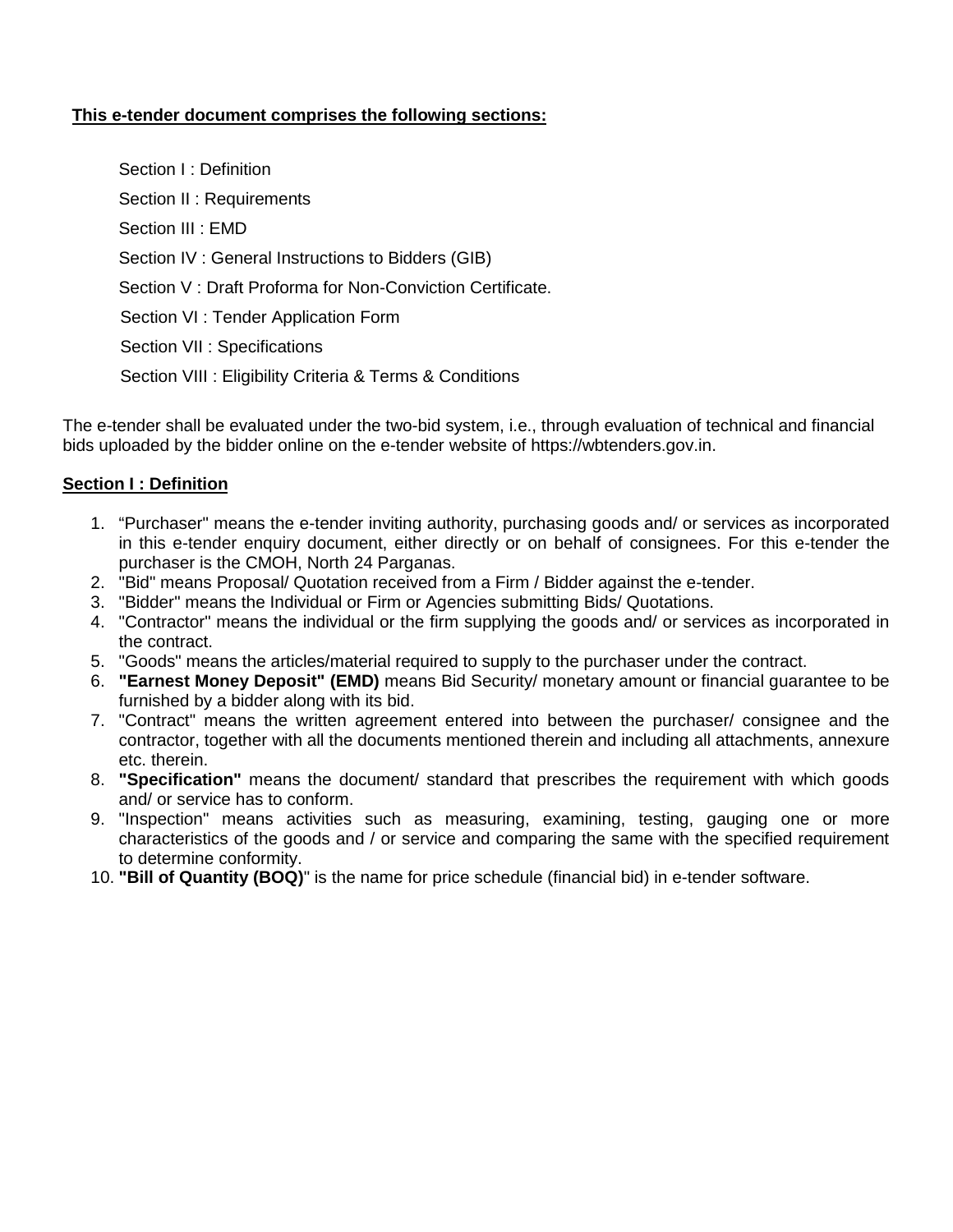#### **Section II : Requirements**

The following essential equipments for UPHCs under NUHM, North 24 parganas as per specifications mentioned in section VII

| SI. No. | Item(s)                 | Quantity  |
|---------|-------------------------|-----------|
| 01.     | Rechargeable Torch      | 200 Pcs   |
| 02.     | Infantometer            | 95 Pcs    |
| 03.     | Child MUAC Tape         | $100$ pcs |
| 04.     | <b>Magnifying Glass</b> | 475 pcs   |

#### **Section III : EMD**

| SI. No | <b>Particulars</b>                            | <b>EMD Amount</b> |
|--------|-----------------------------------------------|-------------------|
|        | <b>Clinical Material, tools and Equipment</b> | Rs.20,000/-       |

a) Registered SSI units participating in Govt. tenders are eligible for exemptions from payment of earnest money and security deposit (EMSD) under Rules 47(A) (1) and 47(B)(7) of WBFR, vol.-I, read with Finance Dept. notification No. 10500-F Dt. 19.11.2004 and its clarification Vide memo. No. 4245-F (Y) dated 20.05.2013.

b) The amount of Earnest Money to be submitted shall be Rs. 20,000 (Rupees Twenty thousand only)

c) The process may be followed as per memorandum of the Finance Department Audit Branch vide Memo No- 3975-F(Y) dated : 28th. July, 2016.

1. Login by bidder:

a) A bidder desirous of taking part in a tender invited by a State Government Office/PSU/ Autonomous Body/Local Body/ PRls, e tc shall login to the e-Procurement portal of the Government of West Bengal https://wbtenders.gov.in using his login ID and password. a) A bidder desirous of taking part in a tender invited by a State Government Office<br>Autonomous Body/Local Body/ PRIs, etc shall login to the e-Procurement portal of the Govern<br>of West Bengal https://wbtenders.gov.in using

b) He will select the tender to bid and initiate payment of pre-defined EMD / Tender Feesfor that tender by selecting from either of the~ following payments modes:-

i) Net banking (any of the banks listed in the ICICI Bank Payment gateway) in case of payment through ICICIBank Payment Gateway; i) Net banking (any of the banks listed in the ICICI Bank Payment gatewa<br>through ICICI Bank Payment Gateway;<br>ii) RTGS/NEFT in case of offline p ay ment through bank account in any Bank

.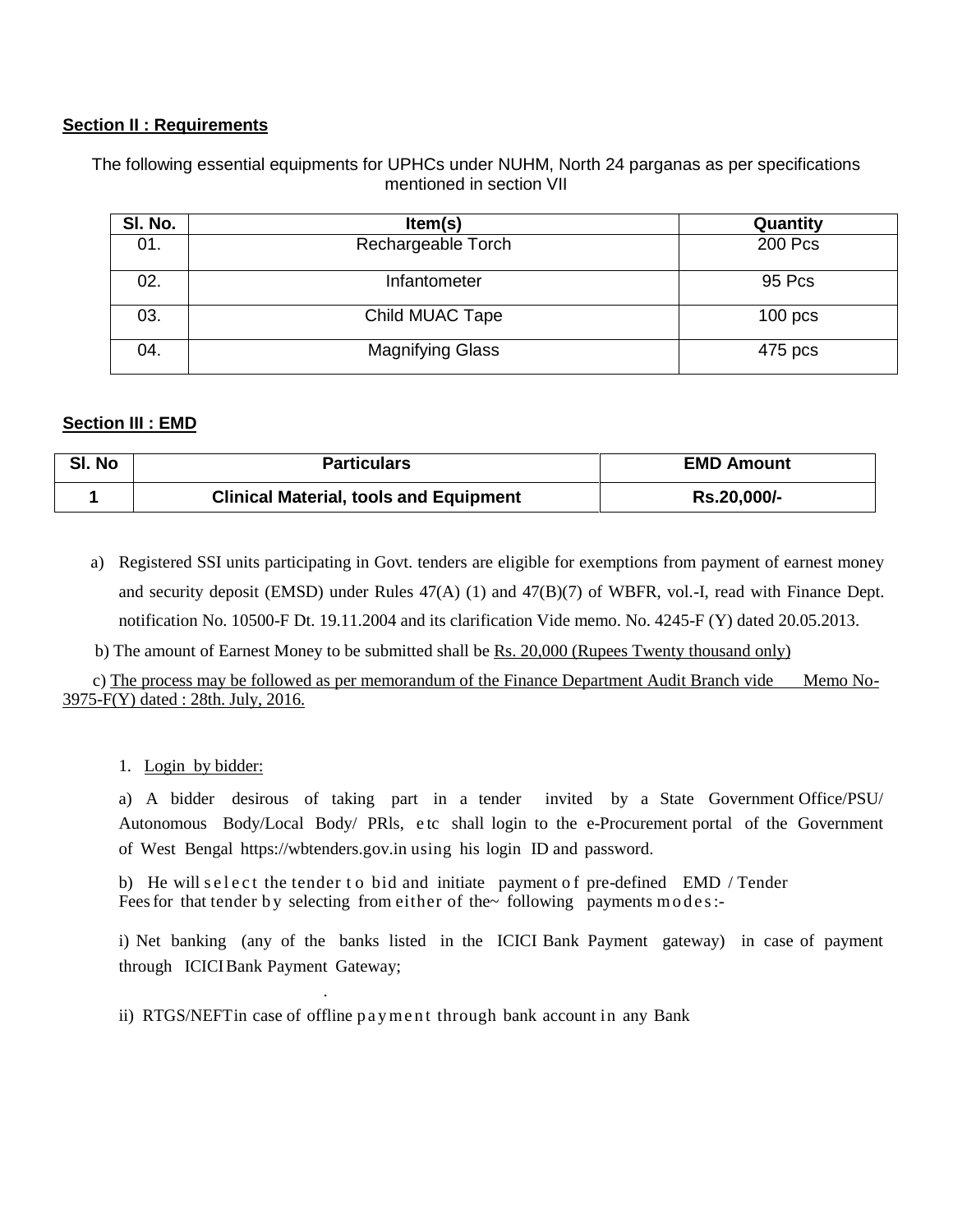2. Payment procedure:

a) Payment by Net Banking (any enlisted bank) through ICICI Bank Payment Gateway

i.) On selection of net banking as the payment mode, the bidder will be directed to ICICI Bank Payment Gateway webpage (along with a string containing a Unique ID) where he will select the Bank through which he wants to do the transaction.

ii.) Bidder will make the payment after entering his Unique ID and password of the bank to process the transaction. Fayment Gateway webpage (along will a sting containing a cinque ID) where he will select the<br>Bank through which he wants to do the transaction.<br>ii.) Bidder will make the payment after entering his Unique ID and password of

i.) Bidder will make the payment after entering his Unique ID and password of the bank<br>ses the transaction.<br>iii.) Bidder will receive a confirmation message regarding success /failure of the transaction.<br>iv. ) If the trans respective Pooling account of the State Government /PSU/Autonomous Body/Local Body/P, R.Is, etc maintained with the Focal Point Branch of ICICI Bank at R.N. Mukherjee iv. If the transaction is successful, the account paid by the bidder will get credited in the respective Pooling account of the State Government /PSU/Autonomous Body/Local Body/P, R.Is, etc maintained with the Focal Point

b) Payment through RTGS/NEFT

i) On selection of RTGS/NEFT as the payment mode, the e-Procurement Portal will show a pre- filled challan having details to process RTGS/NEFT transaction.

ii) The bidder will print the challan and use the prefilled information to make RTGS/NEFT payment using his bank account.

iii)Once payment is made , the bidder will come back to the e- procurement portal after expiry of a reasonable time to enable the NEFT/ RTGS process to complete ,in order to verify the payment made

and continue the bidding process.

iv) If verification is successful, the fund will get credited to the respective Pooling Account of the State Government / PSU/Autonomous Body/Local Body/ PRIs etc. Maintained with the focal point branch of ICICI Bank at R.N.Mukherjee Road, Kolkata for collection of EMD /Tender Fees.

v) Hereafter, the bidder will go to e-Procurement Portal for submission of the bid .vi) But if the payment verification is unsuccessful, the amount will be returned to the bidder's account.

3. Refund/ Settlement Process.

i) After opening of the bids and technical evaluation of the same by the tender inviting authority through electronic processing in the e-payment portal of the State Government, the tender inviting committee will declare the status of the bids as successful or unsuccessful which will be made available, along with the details of unsuccessful bidders, to the ICICI Bank by the e procurement portal through web services.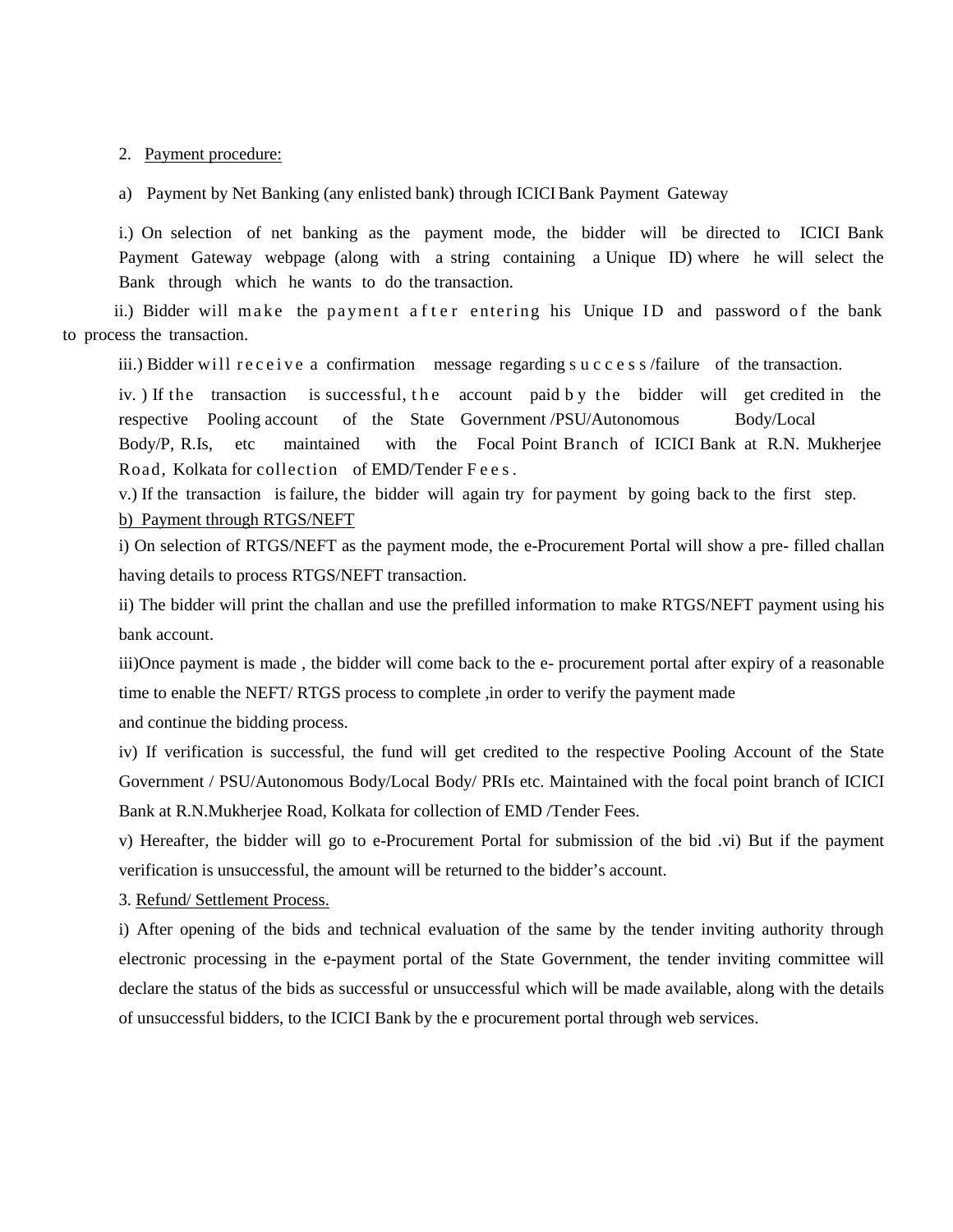ii) On receipt of the information from the e procurement portal, the bank will refund, through an automated process, the EMD of the bidders disqualified at the technical evaluation to the respective bidders' bank account from which they made payment transaction. Such refund will take place within T+2 bank working days where T will mean the date on which information on rejection of bid is uploaded to the e procurement portal by the tender inviting authority.

iii) Once the financial bid evaluation is electronically processed in the e- procurement portal, EMD of the technically qualified bidders other than that of L1 and L2 bidders will be refunded, through an automated process, to the respective bidder's bank account from which they made the payment transaction. Such refund will take place within T+2 bank working days where T will mean the date on which information on rejection of bid is uploaded to the e procurement portal by the tender inviting authority. However, L2 bidder should not be rejected till the LOI process is successful.

iv) If the L1 bidder accept the LOI and the same is processed electronically in the e- procurement portal, EMD of the L2 bidder will be refunded through an automated process, to his bank account from which he made the payment transaction. Such refund will take place within T+2 bank working days where T will mean the date on which information on Award of contract (AOC) to the L1 bidder is uploaded to the e-procurement portal the tender inviting authority.

v) As soon as the L1 bidder is awarded the contract (AOC), and the same is processed electronically in the e procurement portal –

a) EMD of the L1 Bidder of the tenders of the State Government Offices will automatically get transferred from the Pooling account to the State Government Deposit Head'8443-00-103-001-07' through GRIPS along with the bank particulars of the L1 bidder.

b) EMD of the L1 bidder for the tenders of the State,/PSU/Autonomous Bodies/ Local Bodies/ PRIs etc. will automatically get transferred from the pooling account to their respective linked bank accounts along with the bank particulars of the L1 bidder.

In both the above cases, such Transfer will take place within  $T+1$  bank working days where T will mean the date on which the award of contract (AOC) is issued.

vi) The bank will share the details of GRN No. generated on successful entry in GRIPS with the e procurement portal for updation.

vii) Once the EMD of L bidder is transferred in the manner mentioned above ,Tender fees, if any, deposited by the bidders will be transferred electronically from the pooling account of the Government Revenue Receipt Head "0070-60-800-013-27" through GRIPS for Government Tenders and to the respective linked bank accounts for State/ PSU/Autonomous Body/Local Body/ PRIs etc. Tenders.

viii) All refunds will be made mandatorily to the bank account from which the payment of EMD and tender .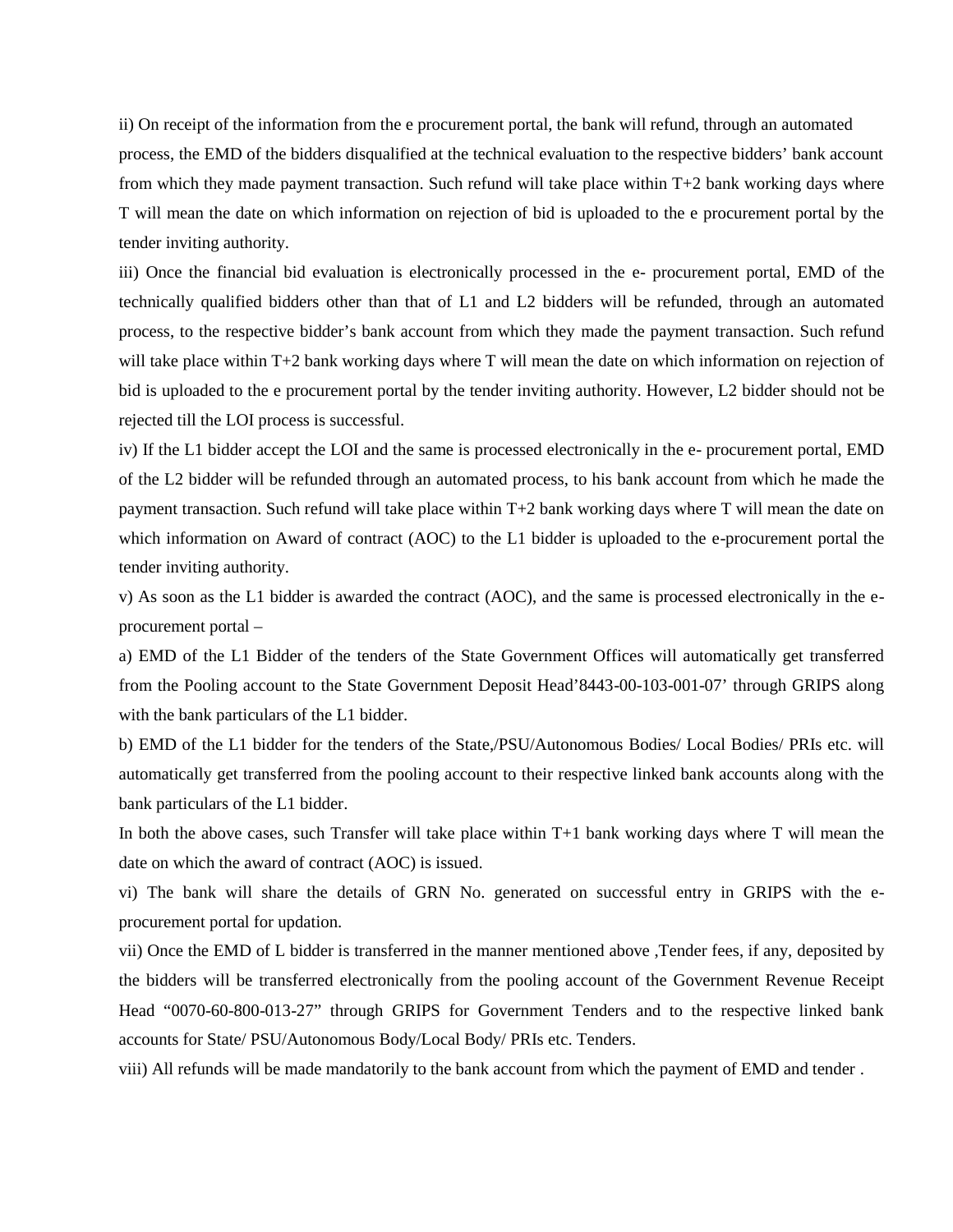Earnest money will be returned to the unsuccessful bidders without any interest after<br>conclusion of the resultant contract. The earnest money of successful bidder shall be Earnest money will be returned to the unsuccessful bidders without any interest after<br>conclusion of the resultant contract. The earnest money of successful bidder shall be<br>returned without any interest after completion of Earnest money will be returned to the unsuccessful bidders without any interest after<br>conclusion of the resultant contract. The earnest money of successful bidder shall be<br>bidder on furnishing the completion certificate fr Earnest money will be returned to the unsuccessful bidders without any interest after<br>conclusion of the resultant contract. The earnest money of successful bidder shall be<br>returned without any interest after completion of

# **Section IV :**

# **Technical Proposal**

# *1. Statutory Cover shall contain the following documents:*

- 1. Application to participate in e-tender as per Section VI: Tender Application Form
- 2. All Technical Documents

# *2. Non Statutory Cover will contain the following documents-*

| SI.            | Category             | Detail(s)                                                                                                                                                                                                                                                |
|----------------|----------------------|----------------------------------------------------------------------------------------------------------------------------------------------------------------------------------------------------------------------------------------------------------|
| No.            | <b>Name</b>          |                                                                                                                                                                                                                                                          |
| 1              | Certificate(s)       | 1. PAN, IT return of (A.Y-2020-21)<br>2. Professional Tax deposited Challan for the Financial Year 2020-<br>2021.<br>3. GST Registration Certificate.                                                                                                    |
| $\mathfrak{p}$ | Company<br>Detail(s) | 1. Certificate of Incorporation/ Partnership Deed (*WA)<br>Updated Trade License/Enlistment of similar trade from the<br>concerned authority and updated Drug License in case of drug item.<br>3. Power of Attorney in favour of signatory of bid. (*WA) |
| 3              | <b>Credential</b>    | 1. Successful supply certificates & Work Orders from any Govt.<br>Organization.                                                                                                                                                                          |
| 4.             | <b>Declaration</b>   | 1. Audited Balance Sheet & Profit & Loss A/c of (F.Y-2019-20)<br>2. Non-Conviction Certificate as per Section V.(Duly Notarized)<br>3. Application as per Section-VI. (in Letter Head of the Firm)                                                       |
| 5              | <b>Others</b>        | 1. As required for in Section IV, VII& VIII.                                                                                                                                                                                                             |

**N.B. It is the responsibility of bidder to go through the e-tender document to ensure furnishing of all required documents in addition to above, if any.**

**\* Where Applicable**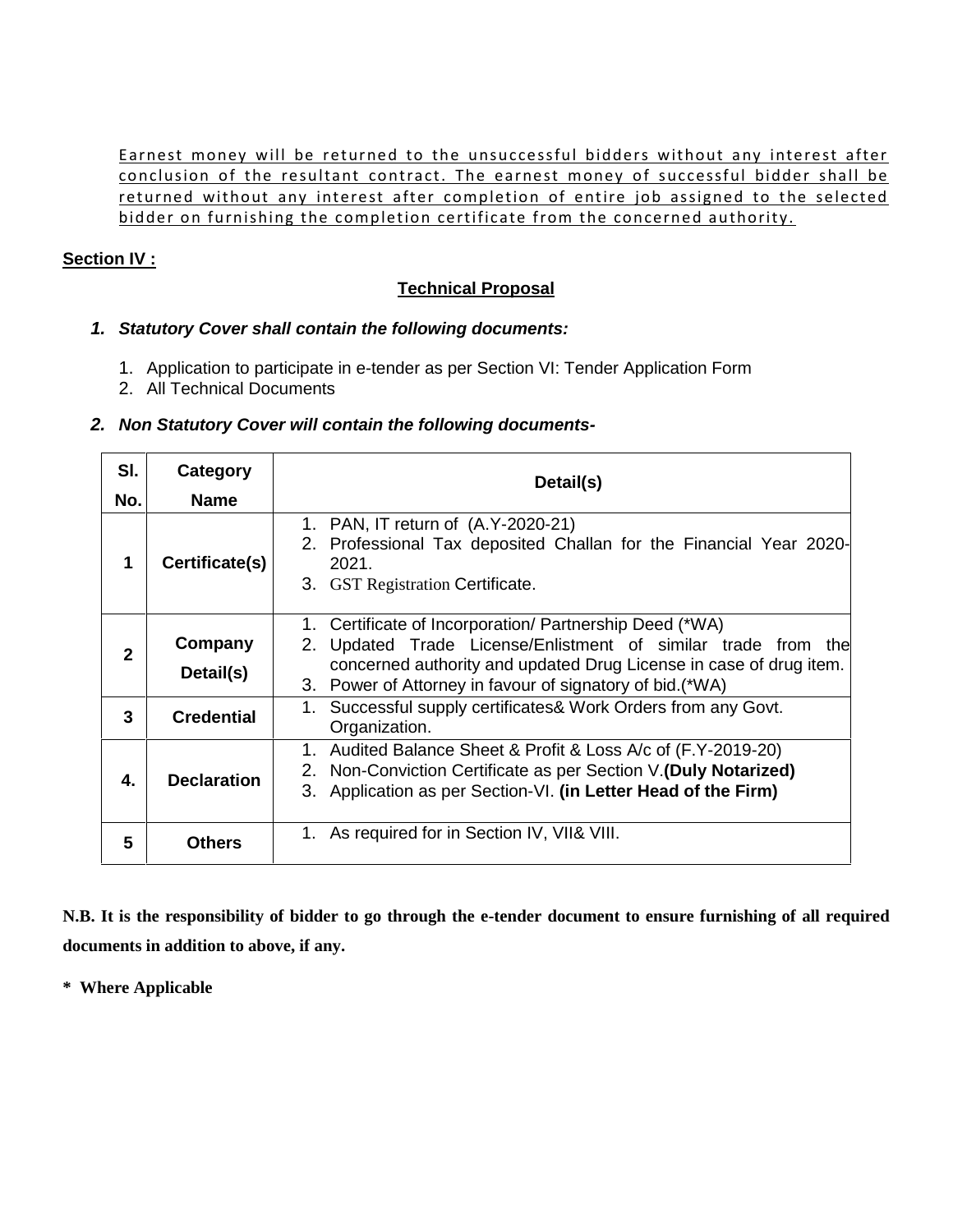### **2. Financial Proposal (Single File)**

#### **Opening of Tender**

The purchaser will open the bids after the specified date and time as indicated in the NIT. Authorized representatives of the bidders may attend the tender opening. The EMD for the said tender shall be evaluated first. The statutory papers will be examined and evaluated before evaluation of non-statutory documents. After this, the online price bids or financial bid of only the technically qualified bidders shall be opened for further evaluation.

#### **Opening of Technical Proposals:**

Technical proposals will be opened by members of the Tender Evaluation Committee electronically from the e-tender website using their Digital Signature Certificates (DSCs).

In the Technical Proposal, the Cover (folder) for Statutory Documents will be opened first and if found in order, the cover (folder) for Non-Statutory Documents will be opened. IF ANY DOCUMENT REQUIRED TO BE SUBMITTED FOR e-TENDER BY THE BIDDER IN HIS TECHNICAL PROPOSAL,BUT NOT SUBMITTED OR IS FOUND TO BE DEFICIENT IN ANY MANNER AT ANY STAGE AFTER OPENING OF BID, THE BID MAY BE SUMMARILY REJECTED.

During evaluation, the Committee will examine the original documents as they are uploaded as etender documents as per Section-IV clause 1 & 2. The date & time of such examination of documents will be notified later. If the said documents in original are not produced within the specified date & time, the bid proposals will be liable for rejection.

#### **The e-Tender Selection Committee reserves the right to reject any application/bid without assigning any reason at any stage of this e-tender process without assigning any reason.**

#### **Section V : Draft Proforma for Non-Conviction (In a form of affidavit).**

I/We the proprietor/ promoter/ director of the firm, its employee, partner or representative are not convicted by a court of law for offence involving moral turpitude in relation to business dealings such as bribery, corruption, fraud, substitution of bids, interpolation, misrepresentation, evasion, or habitual default in payment of taxes etc. The firm does not employ a government servant, who has been dismissed or removed on account of corruption. The firm has not been de-barred, blacklisted by any government ministry/ department/ local government/ PSU etc. in the last two years from scheduled date of opening of this etender.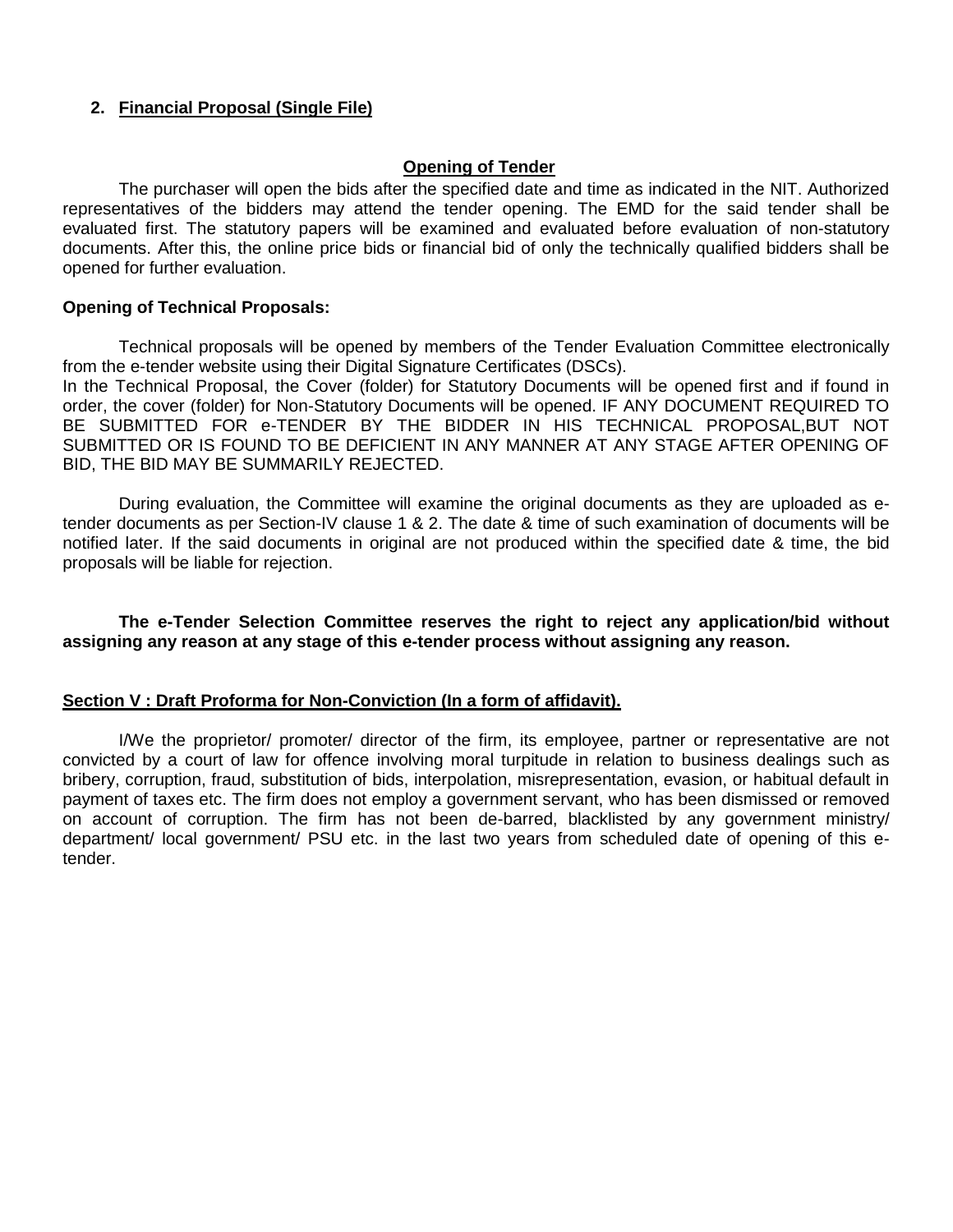#### **Section VI : Tender Application Form**

#### **To The Chief Medical Officer of Health North 24 Parganas**

**Ref: Your e-tender document No. …………………………………………**

I/We, the undersigned have examined the entire e-tender document, including amendment/corrigendum number……………., dated…………….*(if any)*eligibly criteria*,* required documentations, terms & conditions etc. The receipt of which is hereby confirmed.

I/We now offer to supply and deliver the goods and/ or services in conformity with your above referred document for the sum (after less), as shown in the price schedule/Bill of Quantity attached herewith and made part of this bid.

I/We hereby declare that all data and documents submitted by us in our bid in this e-tender are genuine and true, to the best of our knowledge and belief.

If my/our bid is accepted, we undertake to supply the goods or service as per the specification, in accordance with the delivery schedule and terms and conditions, including amendment/ corrigendum if any.

I/We further understand that you are not bound to accept the lowest or any bid you may receive against your above-referred tender enquiry.

I/We confirm that we do not stand deregistered/banned/blacklisted by any Government Authorities/ Organization/ Institution/ local bodies etc in last two years.

Brief of court/legal cases pending, if any, are following:

We would authorize and request any Bank, person, Firm or Corporation to furnish pertinent information as deemed necessary and/or as requested by you to verify this statement.

I/We understand that the e-Tender Selection Committee reserves the right to reject any application/bid without assigning any reason.

(**Signature with date)**

**(Name, designation, seal of 9uthorized person to sign bid for and on behalf of Bidder)**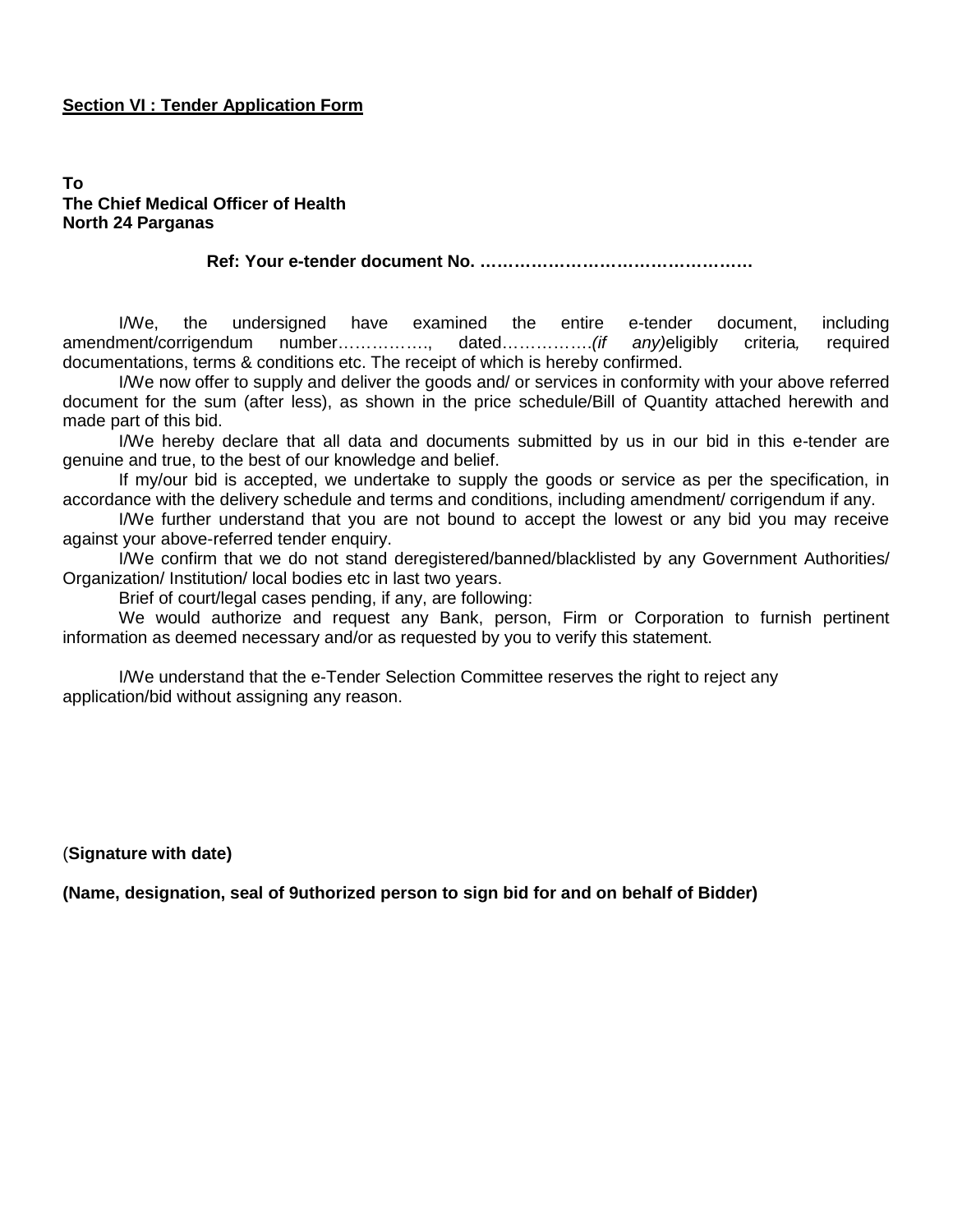# **Section VII : Item List with Specification :**

| <b>Serial No.</b> | Name of the<br><b>Product</b> | <b>Description</b>                                                                                                                                                                                                                                                                                                                                                                                                                                                                                                                                                                                                                                                                                                                                                                                                                                                                                                                                                              |
|-------------------|-------------------------------|---------------------------------------------------------------------------------------------------------------------------------------------------------------------------------------------------------------------------------------------------------------------------------------------------------------------------------------------------------------------------------------------------------------------------------------------------------------------------------------------------------------------------------------------------------------------------------------------------------------------------------------------------------------------------------------------------------------------------------------------------------------------------------------------------------------------------------------------------------------------------------------------------------------------------------------------------------------------------------|
|                   | Rechargeable<br>Torch         | High CRI photo biologically safe LED light<br>Powered by 2 AAA Rechargeable batteries.<br>Brightness Outputs: High - 180 Lumens - 45 Minutes<br>Medium - 45 Lumens - 5 Hours. Low - 4 Lumens - 34<br>Hoursl<br>Optimal beam dispersal<br>Capable of being submerged in alcohol for sterilization<br>Peak Beam Distance: 56 meters<br>Stainless steel pocket clip for easier carry<br>Operated using single push button switch<br>Waterproof and submersible up to 2 meters                                                                                                                                                                                                                                                                                                                                                                                                                                                                                                      |
| $\overline{2}$    | Infantometer                  | Measuring range from 10 cm - 100 cm<br>Graduation 1mm.<br>Measurement cm & inches<br>Folded type, low weight, compact and easy to transport<br>Non-breakable ABS Material<br>No sharp edges or corners<br>Durable, resistant to the effects of excessive humidity and<br>high temperature, water resistant and shock resistant.                                                                                                                                                                                                                                                                                                                                                                                                                                                                                                                                                                                                                                                 |
| 3.                | Child MUAC<br>Tape            | Non-tear stretch-resistant material e.g. plasticized<br>/synthetic paper using polypropylene, or polyethylene.<br>(supplier must specify which of these materials is offered).<br>Flexible, Washable, Non tearable & Non- stretchable.<br>Printed scale and color can withstand all commercially<br>available cleaning products.<br>Middle Upper Arm Circumference (MUAC) with a range up<br>to 26.5 cm. Graduated with 1 mm precision with thicker<br>line at 21.0 cm. Accuracy: $\pm$ 1 mm of the maximum<br>measurement (26.5 cm)<br>Color-coded as follows: Red (Pantone code 1795 C): from<br>0 to 11.5 cm, Yellow (Pantone code 107 C) from 11.5 to<br>12.5 cm, Green (Pantone code 369 C) from 12.5 to 26.5<br>cm.<br>Print: Permanent, resistant to solvents, such as alcohol-<br>based hand sanitiser; easily readable in low light working<br>situations.<br>Reverse side: Includes instructions and diagrammatic<br>drawings.<br>Working temperature range 0 - 50 °C |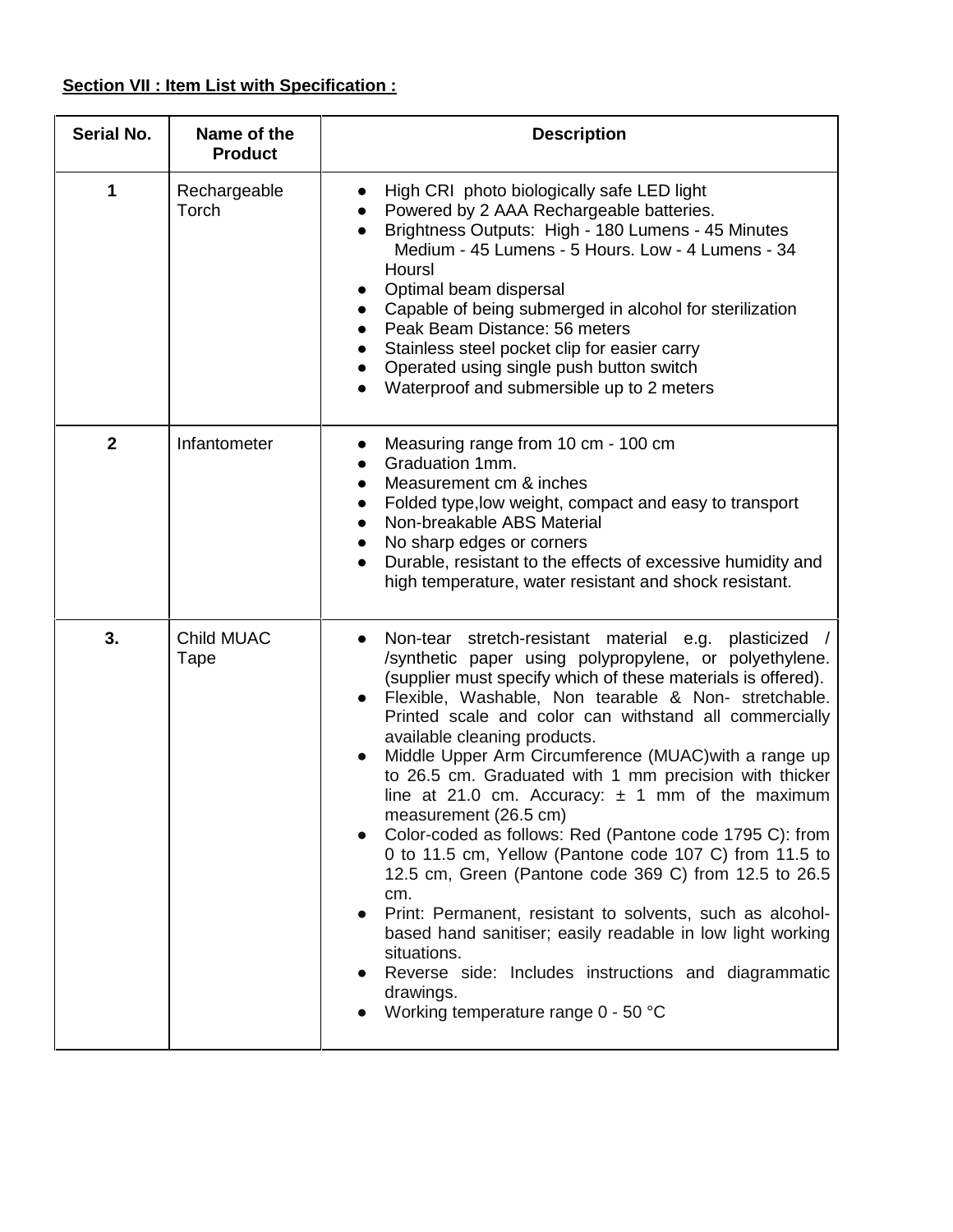| <b>Magnifying Glass</b><br>Wt.-300gm<br>-4.<br>Illumination-No<br>Set-up - Hand Held<br><b>Body Material- Plastic</b><br>Lens Magnification-10X<br>Lens Diameter- 75mm |  |
|------------------------------------------------------------------------------------------------------------------------------------------------------------------------|--|
|------------------------------------------------------------------------------------------------------------------------------------------------------------------------|--|

# **Section VIII : Eligibility, Terms & Conditions**

- 1. Tender Selection Committee (TSC) reserves the right to accept or reject any tender of any part of the tender without assigning any reason whatsoever.
- 2. All bid documents (technical) should be signed/self-attested with seal by the bidder(s) in all pages.
- 3. Incomplete or bid with insufficient documents required for this NIT will be rejected.
- 4. The successful bidder will be required to deposit **3%** of the total work value for all health units for total items in the Account of **"District Health & Family Welfare Samiti, North 24 Parganas", payable at Barasat, North 24 Parganas**.
- 5. Bidders must attend the Pre-Bid meeting on specific date & time as per the date & time schedule for any queries /clarification. No queries /clarification will be entertained after opening of Technical Bid thereof. Bidder(s) also may remain present at the time of opening of technical bid.
- 6. The authority will check or test the quality of the Items of each part before finalization of Financial Bid. If any deviation found according to the specification, the authority has every right to cancel the total/part of the tender with forfeiting the security money & EMD.

### **7. The bid will be valid for 31.03.2023.**

- 8. The final amount reflects in the financial bid by the bidder(s) will be treated as inclusive of all taxes (direct or indirect) and all charges like cost of material, printing, all incidental charges, fitting, delivery etc. no further or extra charges/amount will be paid beyond the price quoted and approved in the said financial bid.
- 9. The applying Agency/Firm must be registered with PAN, I.Tax, IT return, & P.Tax of current validity.
- 10. The tendering authority has the liberty to ask for performance demonstration of any item before placing order for supply. In case of dissatisfaction, the authority will have the right to disapprove the offer of L1 bidder and go for the next bidder.
- **11.** The tendering authority reserves the right to withdraw any item from the tender at any stage. The selection of such item, if already made in favour of any tenderer, shall be treated as cancelled. The tendering authority reserves the right to reject or accept any tender or part thereof at any stage or to split any tender without assigning any reason. Withdrawal of tender or any revision after submission of tender by the tenderer will not be allowed.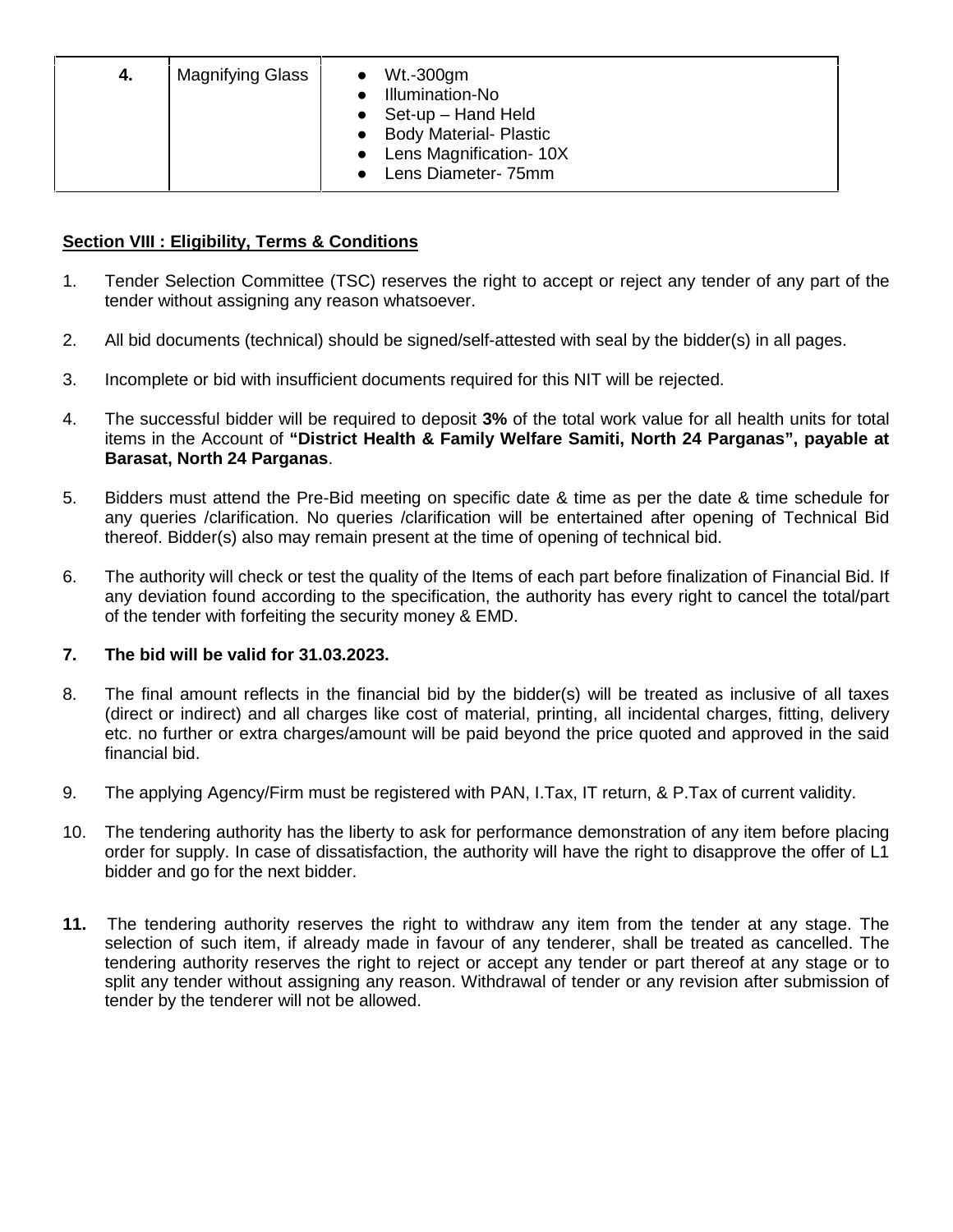- 12. The rate should be quoted in Indian Rupees for a particular brand or model / model no. of the offered item only as mentioned in the appropriate column of the 'Tender Form'. (Alternative offer will not be accepted). The tender shall be cancelled for the quotation of item without its brand name, model, model no. etc. The detail information regarding the manufacturer and the item quoted in the 'Tender Form' should be furnished.
- **13.** The Bidder will undertake that supplies of necessary maintenance equipment and spare parts will be made available for all items/equipment and the complete system for at least five years on a continuing basis. However, this does not relieve the supplier of any warranty obligations under the contract.
- **14.** i).The machine/Instrument should be covered by free on-site comprehensive Warranty for at least two year after successful completion of installation. The tenderers are to quote for 3(there) years' comprehensive on-site warranty of entire system (including all spares & labour) after the date of completion of free warranty period.
- **15.** After sales service must be provided by the OEM (Original Equipment Manufacturer), during and after warranty period of the equipment. The selected vendor or his authorized servicemen has to attend the machine within 72hours of Call Log**.**
- **16.** Delivery of the goods at the purchaser's premises shall be completed by the Supplier in accordance with the terms specified by the purchaser. Ii). The installation, testing and commissioning of the proposed system shall be completed in accordance with the order. Iii). All items are to be delivered within four weeks from the date of placement of order.
- **17.** PENALTY FOR FURNISHING OF FRADULENT /MISLEADING DOCUMENTS: If during the tender process or at any stage during the validity of the tender period, it is found that a tenderer(s) has formed a cartel in what so ever form or name to fix up the rates or suppliers to the detriment of the fairness of the tender process, penal measures shall be initiated. Similar penal measures shall also be initiated against those tenderers who have submitted false/ misleading/ fraudulent documents or made incorrect declarations. The penal measure will be forfeiture of Earnest Money, forfeiture of Performance Bank Guarantee if enlisted as a supplier**.**
- **18.** Before submitting the tender, the intending tenderers should thoroughly get acquainted themselves with the proposed supply and installation by local inspection of site and take into consideration the site condition and other criterion for effecting smooth supply. No claim whatsoever will be entertained afterwards.
- 19. **Only Manufacturers or authorized distributors are eligible for quoting**. The price is to be quoted in Indian Rupees including cost of insurance, packing, forwarding, freight charges, clearing charges and installation of the new instrument. Agency commission is not permissible.
- 20. Copy of agreement between the manufacturer and the Distributor should be submitted (where bid is submitted by distributor)
- a. Application in the prescribed format, duly filled in & signed in, should be submitted
- b. Authorization letter of signatory from Company should be submitted

### **21. Company details –**

- i. Certificate of country of origin
- ii. Registration with Registrar of Companies
- iii. Manufacturing License
- iv. Import License with validity (for importers)
- v. Manufacturer's guarantee (in case of distributors, to be obtained from manufacturer)